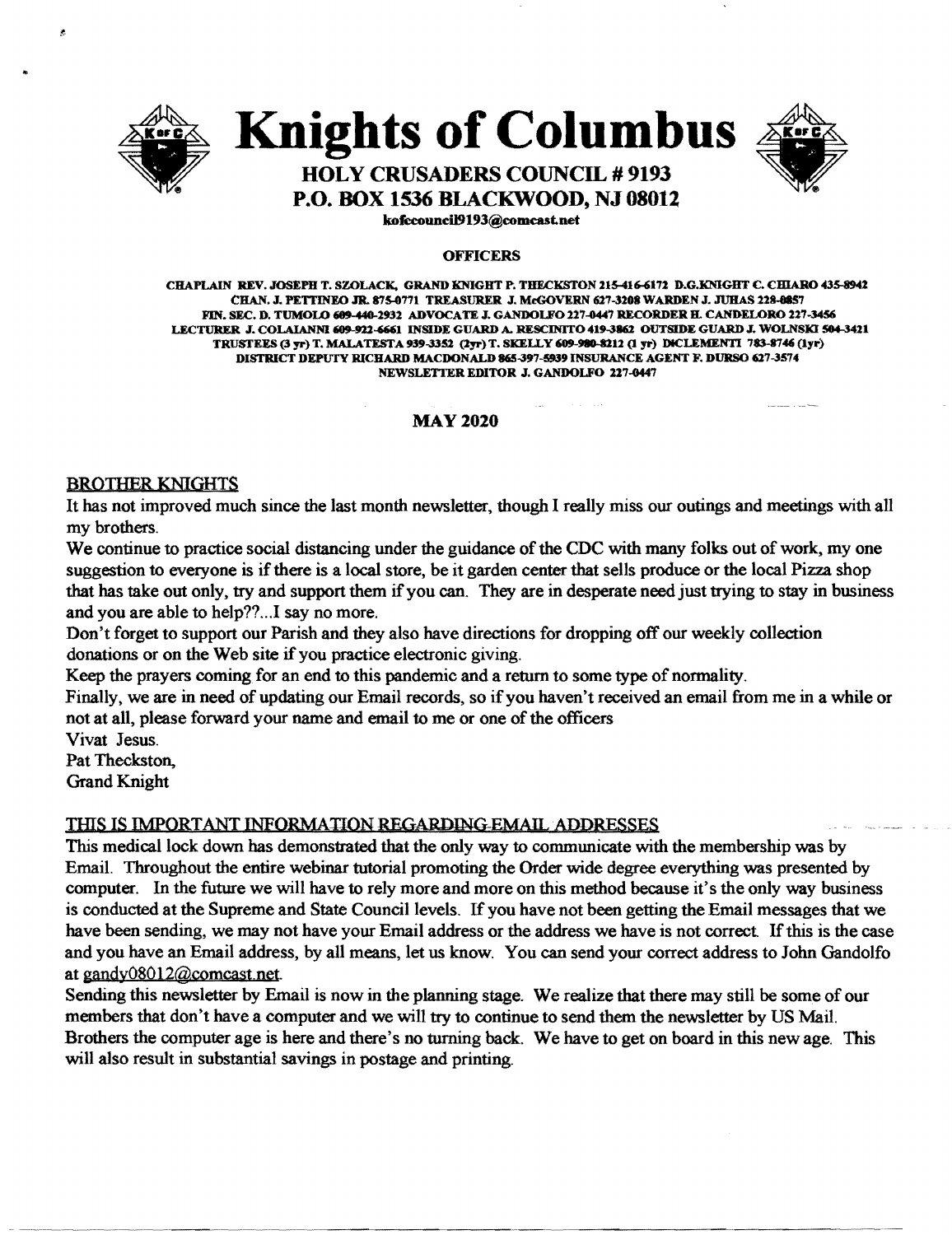## CITIZENS WITH INTELLECTUAL **DISABILITIES** Postponed

#### COUNCIL EI.ECTIONS

Our Council elections will take place at our June 11<sup>th</sup> business meeting. Our Grand Knight, Pat Theckston. has appointed a nominating committee that includes Dan Tumolo and John Gandolfo, to prepare a slate of candidates to be published in the May newsletter and here they are. For the office of Grand Knight, Chris Chiaro, Deputy Grand Knight, Hugo Candeloro, Chancellor, Joe Pettineo, Jr., Treasurer, Jim McGovern. Warden, Joe Juhas, Advocate, John Gandolfo, Recorder, Charles Watson, Outside Guard, Jack Wolnski, Inside Guard, Andy Recinito and 3year Trustee, Pat Theckston. If you are a  $3<sup>rd</sup>$  degree member in good standing (dues paid) you are eligible to hold office in the Council. Ifyou are interested in having your name placed in nomination. contact a member of the nominating committee or our Grand Knight. Finally, nominations may be made from the floor at the election meeting.

#### BOB STEFANO MEMORIAL GOLF TOURNAMENT

CHANGE OF DATE Our Council is moving the date of our annual golf outing to Friday, September 4th, 2020.

7:00 Registration with Breakfast 8:00am Shotgun Start BBQ Lunch following golf

Sponsorships are available for breakfast, lunch, Happy hour, tees and gifts. Those interested please call: Shawn McGovem (609-458-1889), Rich Calabrese (856-236-1234) or John Colaianni (609-922-6661) Please mark your calendars with the new date: SEPTEMBER 4TH

#### NEW JERSEY STATE CONVENTION

The 124th Annual New Jersey State Council Convention has been cancelled as a physical gathering. The State Council will be conducting a "Virtual" Convention, covering ALL vital elements of the Annual gathering - including the annual raffie.

#### DEGREE NEWS

More than 2,000 men joined the Knights of Columbus during the first ever online Exemplification of Charity, Unity and Fraternity held on April 16. The exemplification was hosted digitally by the Supreme Council as a unique opportunity for men to join the Order in a time of social distancing and minimizing mass gatherings. In his introductory remarks to the exemplification, Supreme Knight Carl Anderson emphasized that the Knights of Columbus' principles — charity, unity and fraternity-are "needed now more than ever." The online event took just under 40 minutes and nearly every jurisdiction in the United States and Canada was represented. We congratulate Tom Healy and Joe Carbone. There are more of these online degrees scheduled. We will continue to send invitations to prospects and first and second degree members encouraging them to take advantage of the opportunity to attain the honors of full knighthood.

## IN MEMORIAM

Once again it is our sad duty to report to you the passing of a Brother Knight. On April 20th Larry Lazo passed away. Brother Larry was a 4th degree member of the Bishop Schad Assembly. We remember him and his family in our prayers.

#### CHAPLAIN'S CORNER

#### PRAYER FOR PROTECTION IN TIME OF PANDEMIC

o Mary, 0 loving Mother, you know what we need, and we are confident you will provide for us as at Cana and Galilee. Intercede for us with your Son Jesus, the Divine Physician, for those who have fallen ill. for those who are vulnerable, and for those who have died. Intercede also for those charged with protecting the health and safety of others and for those who are tending to the sick and seeking a cure. Help us O Mother of Divine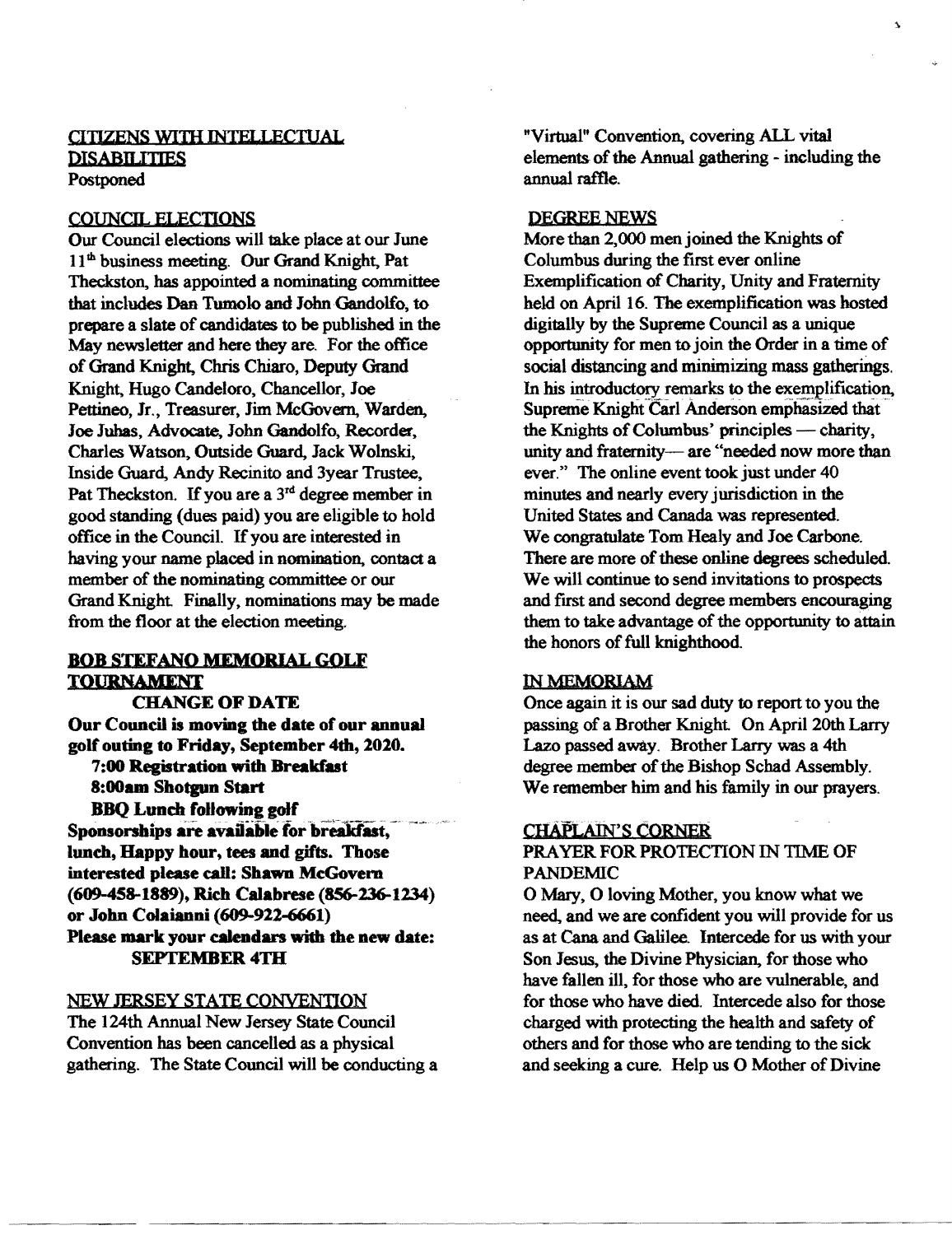Love, to conform to the will of the Father and to Iovacchino, Justin Jackson  $3<sup>RD</sup>$ , James Lanahan, , do as we are told by Jesus, who took upon himself Mrs. Ernestine Lazo, Ed Marinchak, Mike our sufferings and carried our sorrows, so as to Massaro, Joseph Mikos, Eugene Nepomuceno, lead us, through the Cross, to the glory of the Mike Panasiuk, Nick Pascale, Dan C. Riiff, Joan Resurrection. Amen. **Riiff, Anthony Russo Jr., Martin Stachowiak**,

مي.<br>مراجع

Throughout your working life, you try diligently Julius Zaccone. to save for retirement When it comes time to The following members will celebrate their move from accumulation to distribution, through anniversaries: Mr. & Mrs. George Badame, security becomes more of a concern. With Mr. &Mrs. Gabe Busa, Mr. &Mrs Ed Fiscella, Knights of Columbus annuities, your money is Mr. &Mrs David Harkins, Deacon&Mrs Mike \_\_\_.. safe and~owin. guar~. An annuity is a ~ ..~\_.\_\_\_\_\_\_\_~ ~~Harki~Mr.~!!.9wlesJ~~yden,.and .. form of insurance, and you have many choices in structuring one that works for you. The funds you If we missed someone's birthday or anniversary, put into an annuity are guaranteed to grow, and please contact John Gandolfo (227-0447) or they are backed by the financial strength of the gandy08012@comcast.net. Knights of Columbus. You are guaranteed a minimum rate of interest for life. When lIDITORIAL annuitized, payments from a qualified annuity, "Virtuaf' communication has been the only When a non-qualified annuity is annuitized, only coronavirus, that effectively shut down practically the portion considered gain is taxed. all personal communication. A result is that the Call me for an appointment and further details. only way we can get information to the (856) 401-3055 include this newsletter. We are studying a plan to Fred durso@kofc.org move in this direction so if we don't have from

#### FIRST FRIDAY ADORATION

Exposition of the Blessed Sacrament will take IMPORTANT DATES place in the Our Lady of Hope Church on First May 1 First Friday (OLOH) Friday, May 1st ai 10:00 AM and continue until May 14 Officers Meeting Cancelled<br>7:00 PM. May 14 Council Meeting Cancelled

# May 25 Memorial Day Mass & Twp.Parade<br>The following Knights or members of their<br>May 28 Council Meeting Cancelled<br>Imperial Annouation Dinner Cancel

The following Knights or members of their<br>
families will celebrate their birthdays this month.<br>
Tune 5 First Eriday (OLOH) Families will celebrate their birthdays this month.<br>
Guzman Alvarez, Orlando Cuentas, Joseph<br>
Dunne, Joe Donnelly, Tim Ferrell, Jim Forte,<br>
Stephen Gallagher, Tom Healy, John N.<br>
June 11 Council Elections (8PM Parish enter

Janet Sirolli, Tom Skelly, Marianne Tarantino, KNIGHTS OF COLUMBUS INSURANCE Louis Troy, Raphael Ugorji, Edward Yurick and

like an IRA, are 100% taxable as ordinary income. The method of communicating, brought about by the Fred Durso, Field Agent membership is by computer Email and this would you a correct Email address, please let us know. FOURTH DEGREE NEWS We know that there are still some of you that may The Bishop Schad Assembly meets on the third not have access to a computer and we'll try to Wednesday of the month in the Parish Center. send the newsletter by US Mail. It goes without The May 20th meeting is cancelled. saying that the few events still mentioned below may still be subject to cancellation. Vivat Jesus.

- 
- 
- May 14 Council Meeting Cancelled
- 
- 
- 
- 
- 
- 
-